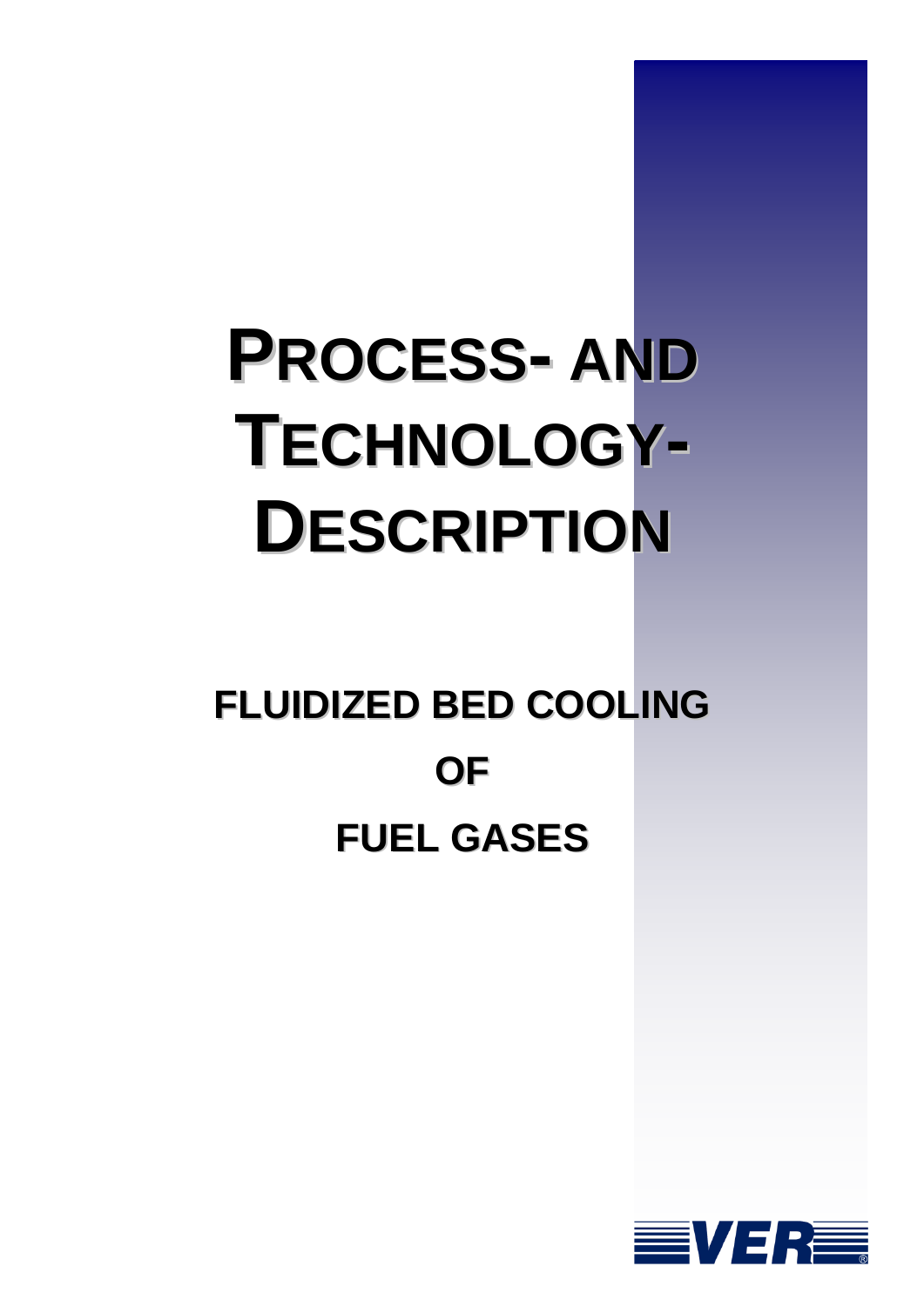

### **Fluidized bed cooling of fuel gases**

The company VER Verfahrensingenieure GmbH (process engineers Ldt.) is already developing since 2007 a method for fuel gas cleaning with a fluidized bed cooler (WSK).

The WSK technology is used for rapid cooling of the fuel gas after the gasifier or directly to a combustion chamber. This is the cooling of gases with temperatures above 700°C to 100- 150°C. This technology for gas purification can be used for diverse methods and different materials.



**Picture A:** process description of a fluidized bed cooler

#### **Process description:**

The raw gas flows from the button of the WSK apparatus and passes a nozzles floor and/or a different type of raw gas distributer chamber. This gas distribution chamber causes a uniform inflow of the fluidized bed apparatus and thus the fluidized bed.

Fluidized beds are characterized on the basis of the nearly ideal mixing of the fluidized material in WS-apparatus by a nearly isothermal behavior of the bed material.

In the reactor there is a cooling coil, which flows around the fluidized bed. The cooling coil is supplied as a water-glycol mixture from about 100 degree. As a cooling medium can also in the cooling register in boiling water for cooling water or thermal oil are used.

$$
\mathop{\rm Seile}\nolimits
$$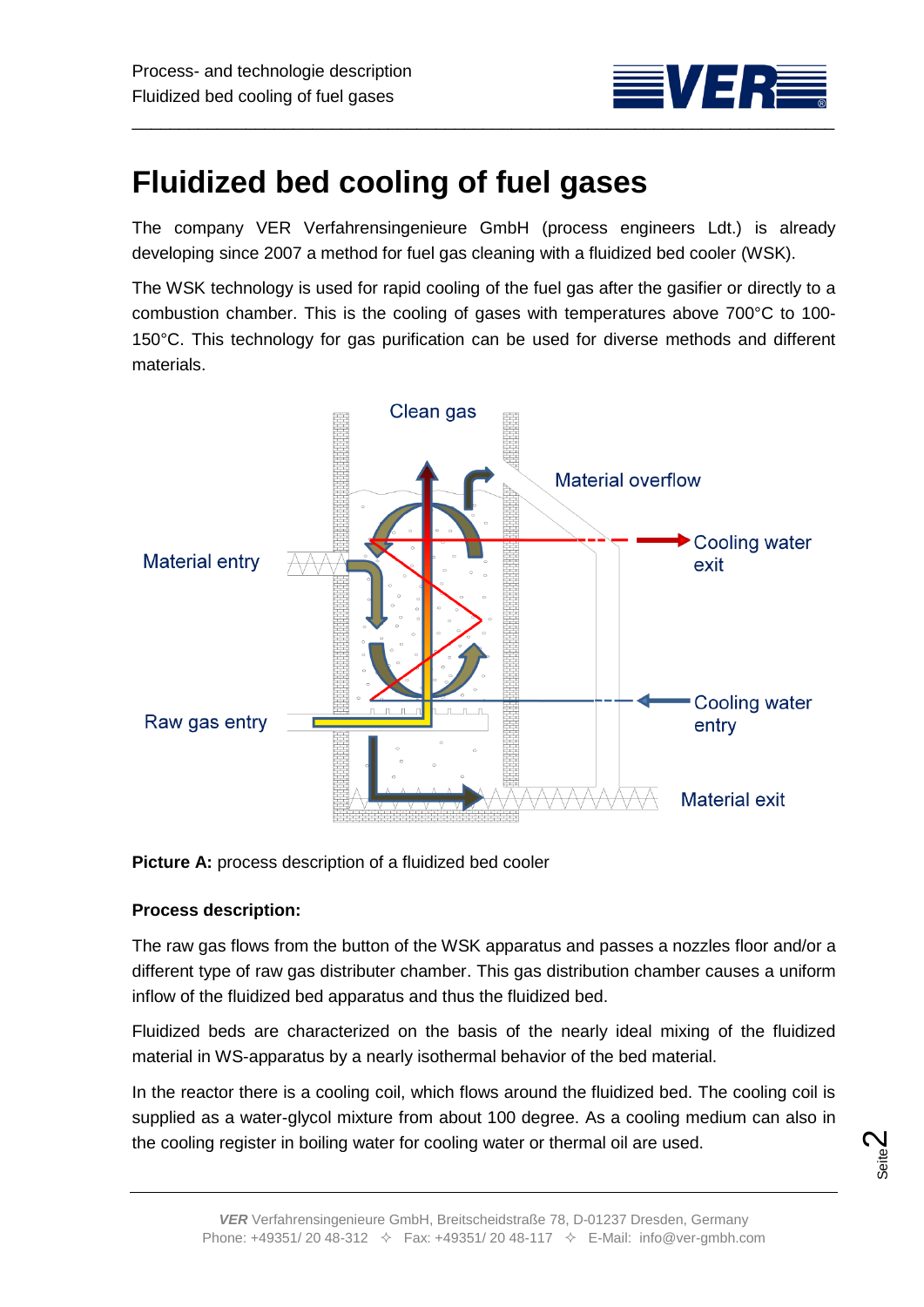

The main task of the fluidized bed cooler is the cooling of raw gas (the principle of dry gas masher) while simultaneously condensing organic gas components (e.g. tars from wood gas) from the raw gas to the fluidized bed-material. In order to avoid undue loading of the bed material, the fluidized bed continuously unloaded bed material in the form of coke or similar material is fed via an entry lock at the reactor head. The bed material is loaded simultaneously discharged through an adjustable lower solid entry from the fluidized bed apparatus.

Alternatively, the lower solids may be withdrawn by a material overflow (upper discharge) also spent bed material to the system, takes place simultaneously by means of the upper fluidized bed, the automatic control of the filling level discharge in the fluidized bed apparatus.



**Picture B:** Overview on the planned and constructed WSK-plants by VER GmbH until today

Seite ო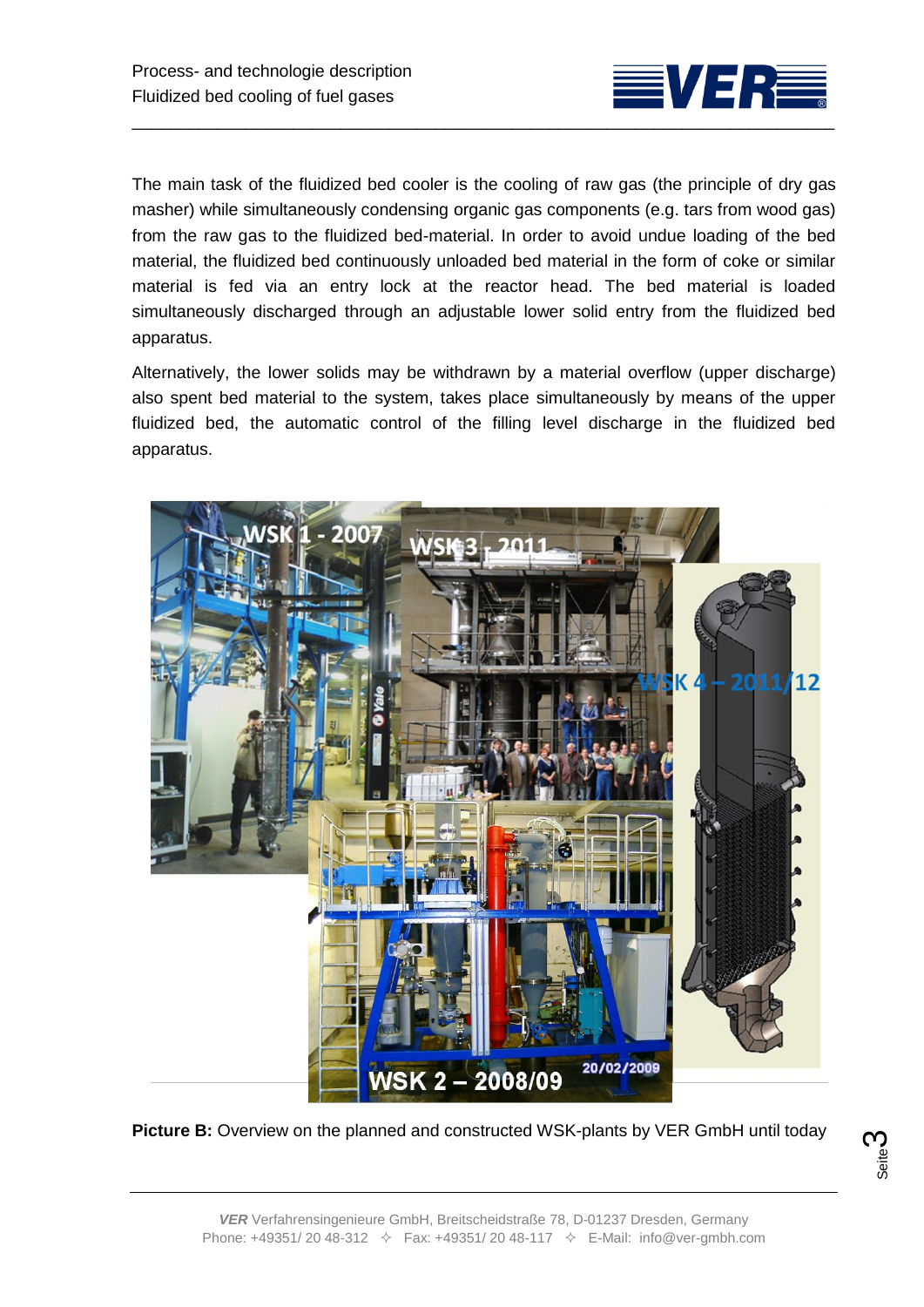

The first WSK system is based on the development by VER GmbH in 2007 as a pilot plant for the Technical University of Dresden, in the framework of the project: "Studies on the interfaces between biological and thermo chemical biomass gasification", for fuel gas cleaning for a wood gasification planned and built.

Mr. R. Roscher has studied for his diploma work on this technology and cost-effective fuel gas cleaning for biomass gasification of small and medium power stage.

With the WSK 1 could be cleaned up to 50 Nm<sup>3</sup> raw gas per hour in the experimental investigations.



**Picture C:** fluidized bed cooler, WSK 1

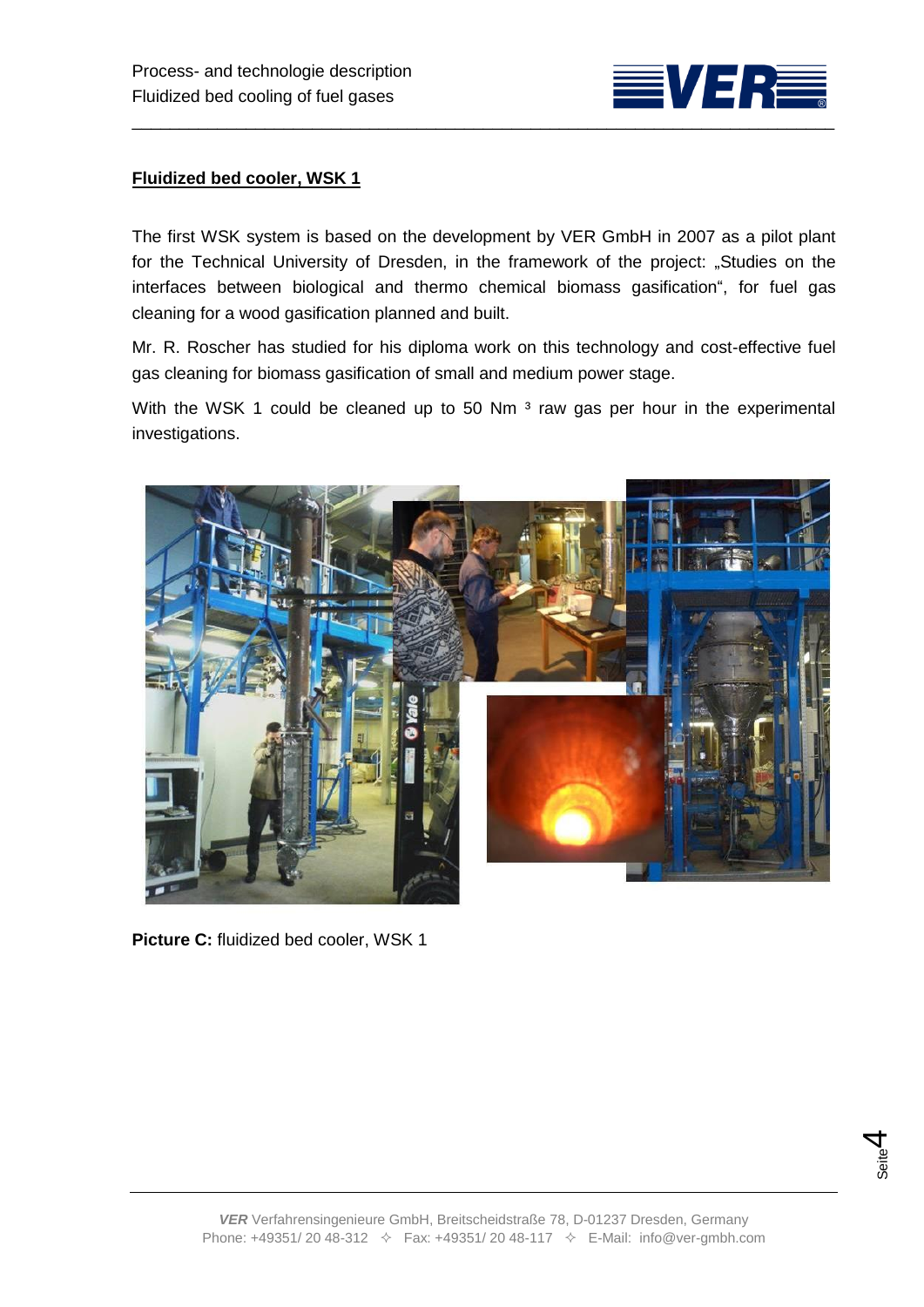

DEUSA International GmbH is a long traditional company of salt mining with headquarters in Thuringia and is owner of a gasification plant for producing fuel gas from plastic gasification.

This system was tested under different experimental campaign. It was found that an effective gas cleaning is required so that the generated fuel gas to a further use may be supplied.

The VER GmbH was commissioned in mid 2008 with studies on the thermolysis reactor DEUSA International Ltd., through its attempt to provide technology to demonstrate an effective gas cleaning.

In just 3 months the VER GmbH realized the construction of the complex experimental system and was thus the beginning of 2009 the first successful experiments carried out in Thuringia directly on the gasification plant.

The WSK 2- fuel gas cleaning system consists of a fluidized bed cooler, a dust filter, an activated carbon filter and a HCL-gas scrubbing column.

With the WSK 2 gas cleaning can be a flow of 150 Nm<sup>3</sup>/h are cleaned continuously, up to date, further trials and applications with the WSK 2 system are prepared.



**Picture D:** fluidized bed cooler, WSK 2

Seite **5**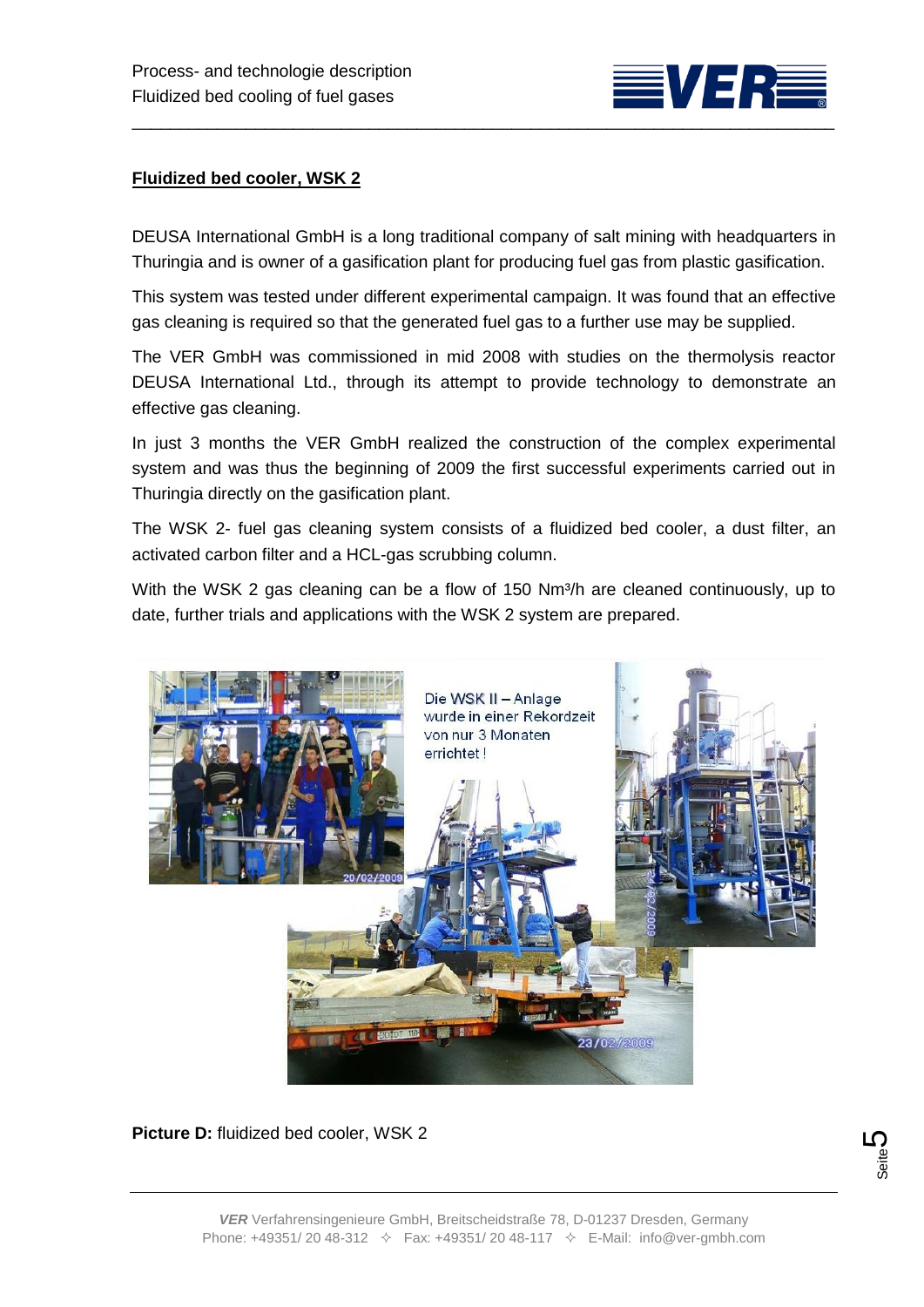

As part of the work in the VER Ltd., the CombiPower-process for fluidized bed gasification with downstream gas cleaning and gas use was developed. A key component of this multistage fluidized bed gasification technology, is the technology described above WSK.

The required proof of the procedure was performed for the CombiPower-process including in connection with the tests in the test field of the firm IFF Magdeburg in February 2010.

It could be shown that by using the IFF fluidized bed gasifier from wood produced raw gas was cleaned of 8-10 g / Nm<sup>3</sup> tar and dust to less than 10 mg / Nm<sup>3</sup> tar and dust.

As a result of this work, the Fraunhofer Institute in Magdeburg, appointed for a corresponding client project, after an international tender, the VER GmbH in December 2010, a fuel gas cleaning system after the WSK process for 600 Nm ³ / h. The WSK 3 plant was built in 2011 and it is planned to invest in 2012, together with project partners in the process combination fluidized bed gasification of wood with a downstream fluidized bed gas cleaning, on site in Magdeburg to be tested.



**Picture E:** fluidized bed cooler, WSK 3